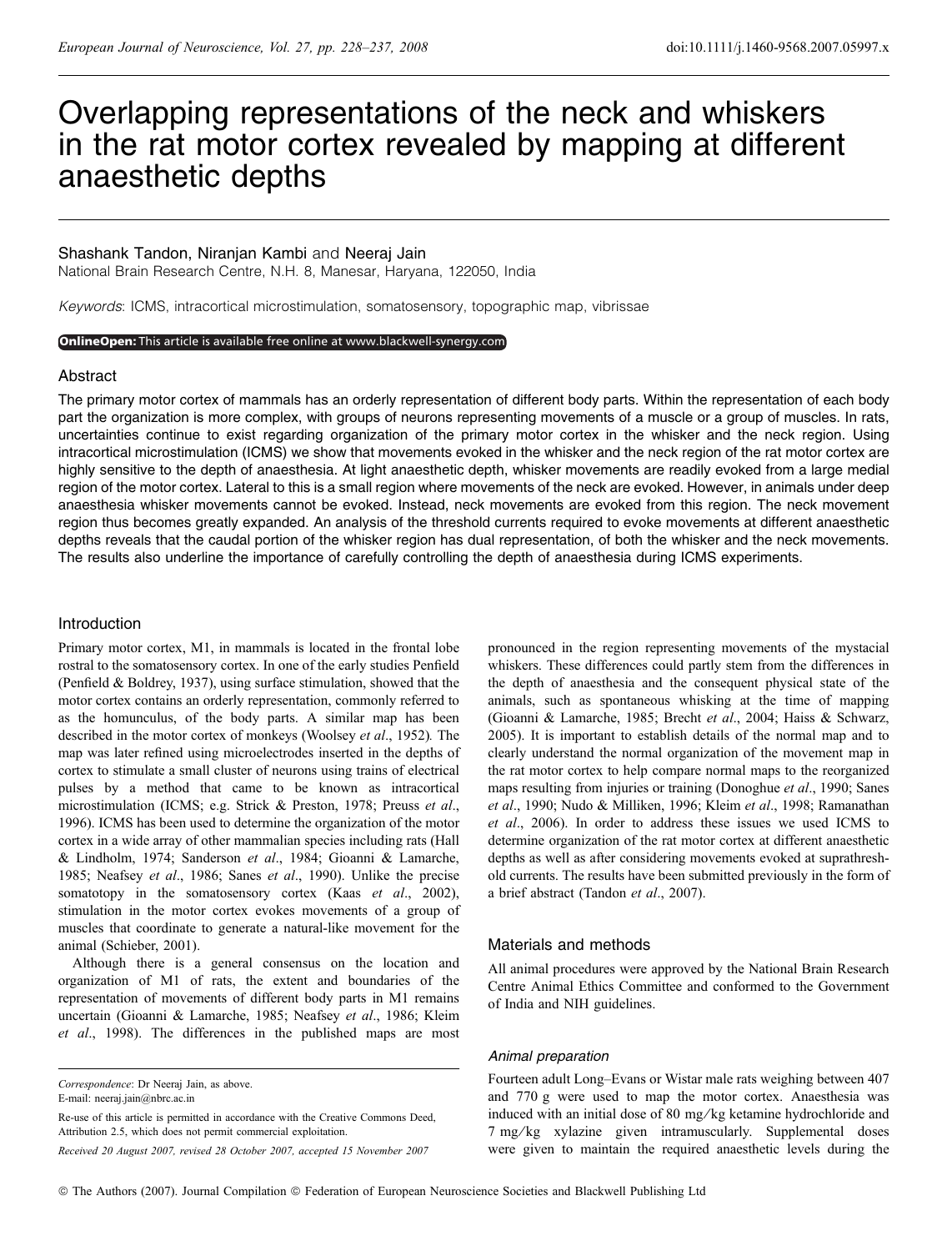experiment. Nine rats were mapped at light anaesthetic depth and six rats were mapped at deep anaesthesia levels, including one rat that was mapped under both light and deep anaesthesia. Dexamethasone (2 mg/kg i.m.) and glycopyrrolate (6  $\mu$ g/kg i.m.) were given to reduce swelling of the cortex and to prevent excessive salivation, respectively. The head of the rat was stabilized in a head holder (Kopf, CA, USA) and the cisterna magna was opened to drain out the cerebrospinal fluid. A craniotomy was made to expose the frontal cortex, the dura mater was retracted and a high-resolution photograph of the exposed cortex was taken using a digital camera. The exposed cortex was covered with warm silicon oil to prevent desiccation. Core body temperature was monitored with a rectal probe and maintained at 37 °C with a warm-water blanket placed below the rat. Normal saline was given subcutaneously at regular intervals to keep the animal hydrated.

## ICMS

ICMS was carried out using unipolar parylene-coated tungsten microelectrodes (1 M $\Omega$  at 1 kHz, tip diameter 1 µm, shaft diameter 0.127 mm; MicroProbe, MD, USA). The electrode was inserted perpendicular to the cortical surface to a depth of  $1200-1500 \mu m$  from the surface using a hydraulic microdrive (Kopf). The stimulation parameters were 60-ms trains of 0.2-ms monophasic cathodal pulses (DC) at 300 Hz (Jacobs & Donoghue, 1991; Qi et al., 2000). Initially 50  $\mu$ A current was used to determine whether any movement was evoked. If a movement was visible, the current was progressively decreased until no movement was seen. Threshold current was defined as the minimum current at which a visible movement of any body part was reliably evoked and confirmed by two observers. If no movement was observed at 50 µA, the current was progressively increased until a definite movement was observed and threshold current was determined by decreasing the current. The maximum current used was 100  $\mu$ A (Neafsey et al., 1986) to avoid the possibility of a lesion in the cortex (Asanuma & Arnold, 1975; Neafsey & Sievert, 1982). Initially, for some of the rats we stimulated at currents up to  $150 \mu A$  to determine whether any additional movements were observed at higher currents. As no major differences were found we restricted the maximum current to 100 µA for the latter experiments. Throughout the experiment the body parts were manually moved intermittently to avoid habituation. The electrode penetration points were marked on an enlarged picture of the brain using surface blood vessels as landmarks, and the threshold currents required to evoke the movements and the type of movements observed were noted. Neurons at a penetration point were considered nonresponsive if no movement was observed. The penetration points were placed in a grid-like fashion at  $\sim$  250- to 500-lm intervals, taking care to avoid surface blood vessels. If three or more nonresponsive sites were encountered in a row we returned to a previously responsive part of the cortex and if these points were also nonresponsive the experiment was terminated. Towards the end of the mapping session electrolytic lesions were made by passing cathodal current  $(10 \mu A, 10 \text{ s})$  to help align the electrophysiologically obtained map with histological landmarks and the somatotopic map revealed in the sections of the cortex (see below).

#### Maintenance of anaesthetic depth

The anaesthetic level was continuously monitored by frequent checking of pinch withdrawal reflex, eyelid reflex and spontaneous rapid whisking of the vibrissae. Animals were said to be under 'light' anaesthesia when there was presence of mild spontaneous whisking,

and mild pinch withdrawal and eyelid reflexes. The level of anaesthesia was designated 'deep' when these reflexes were absent and there were no spontaneous whisking tremors. Supplemental doses of anaesthetics were carefully controlled to maintain the desired anaesthetic depth.

Anaesthetic depth was further characterized by monitoring electrocorticogram (ECoG) from the parietal cortex using a lowimpedance (15 k $\Omega$ ) electrode (Friedberg *et al.*, 1999). Power spectra of the ECoG were analysed using Neuroexplorer software (Plexon, TX, USA). The frequency of the most prominent peak at different depths of anaesthesia was correlated with the physical parameters mentioned above.

#### **Histology**

After completion of the recording session, the rats were perfused transcardially with phosphate-buffered saline (0.9% in phosphate buffer, 0.1 m; pH 7.4) followed by 2% paraformaldehyde, and then by 2% paraformaldehyde in 10% sucrose. The brain was removed; the cortex was separated from the underlying tissue and flattened between glass slides. The tissue was cryoprotected overnight in 30% sucrose. The cortex was frozen and cut parallel to the pial surface in  $70$ - $\mu$ mthick sections on a sliding microtome. The sections were stained for cytochrome oxidase activity by the procedure of Wong-Riley (1979) to reveal the somatosensory isomorph of the body surface (Dawson & Killackey, 1987; Jain et al., 2003). Outlines of the somatosensory isomorph were drawn by overlaying the barrel pattern revealed in the sections from each rat. The electrophysiologically obtained motor map was overlaid on the outline drawing of the histologically revealed chemoarchitecture for each rat using electrolytic lesions as landmarks in Canvas 8 software (Deneba, FL, USA).

## Reconstruction of the cortical maps

For reconstruction of the motor maps the threshold currents required to evoke movements were divided into five groups, 1–20, 21–40, 41–60,  $61-80$  and  $81-100$   $\mu$ A, and the locations were marked accordingly. The locations at which movements were observed at  $>100$  µA are shown separately. The borders between the points were placed to demarcate regions evoking movements of different body parts. The borders were drawn (i) midway between two adjacent sites evoking movements of different body parts, (ii) through the sites where movements of two different body parts were evoked at the threshold current, and (iii) midway between a responsive and a nonresponsive site (Jain et al., 1995). We also considered that, as far as possible, regions evoking movements of the same body part fall into a single or minimum number of contiguous zones. Excessive convolutions in the border outline were avoided, if possible, with minor violations of the first and the third conventions mentioned above. Finally the drawings from the histological sections were suitably scaled using microlesions as fiduciary points and aligned with the motor maps.

# **Results**

We first describe the results demonstrating that anaesthetic depth can be reliably determined based on the criteria used by us. We then show variations in the organization of the motor maps determined at different anaesthetic depths. Finally we show that part of the variation in the motor maps at different anaesthetic depths is due to overlapping representations of the whisker and the neck movement areas.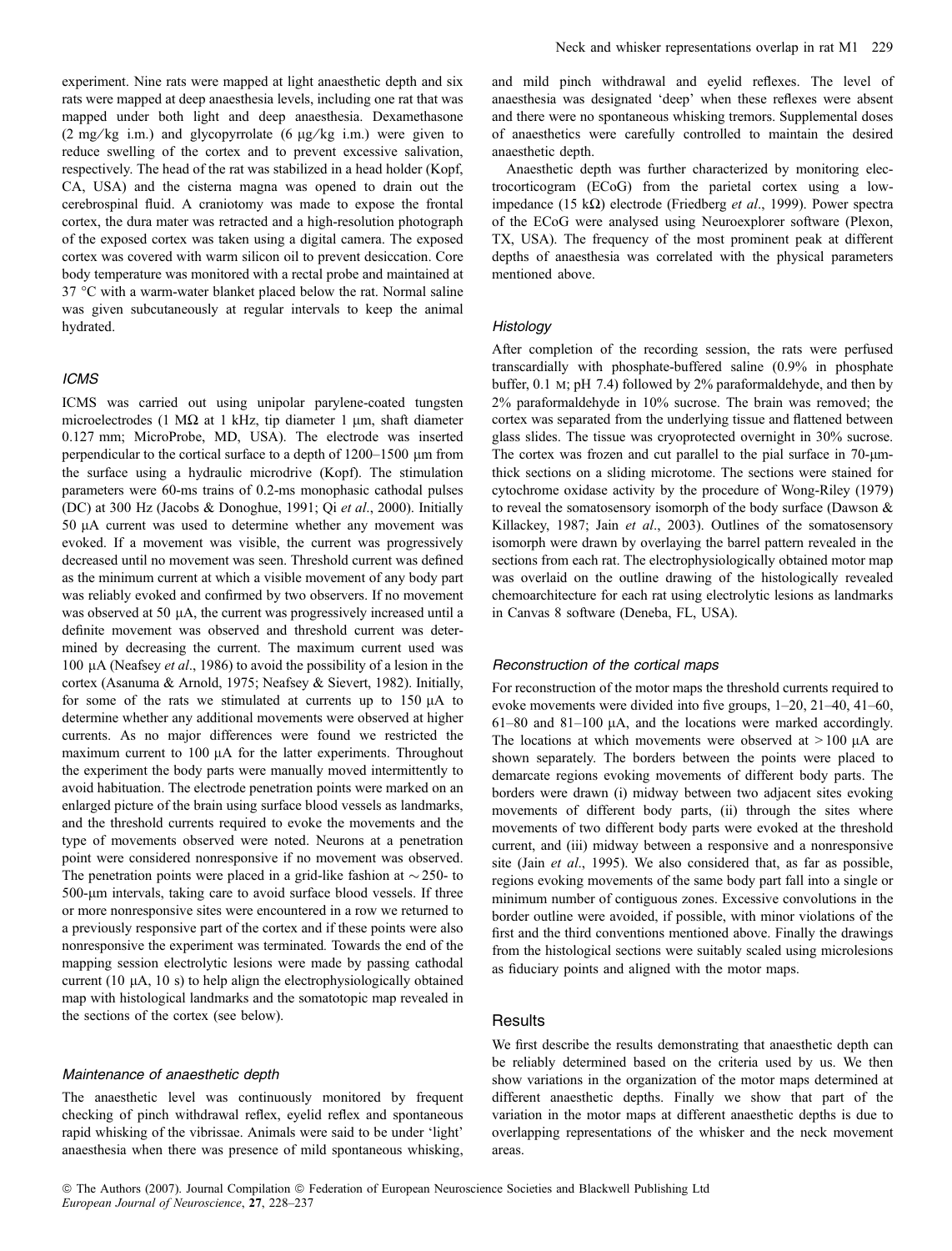## Reliability of anaesthetic depth

We have classified anaesthetic level as light or deep. The light anaesthesia was characterized by the presence of a pinch withdrawal reflex, eyelid reflex and spontaneous whisking. The deep anaesthetic level was characterized by the absence of all of these physical parameters. In nine additional rats we monitored ECoG from the parietal cortex to establish reliability of determining anaesthetic depth by these physical parameters. The power spectrum of the ECoG showed the most prominent peak at 5–7 Hz in rats that were characterized as lightly anaesthetized based on the physical parameters described above (Fig. 1A). The prominent peak was at 1–2 Hz in rats under deep anaesthesia (Fig. 1B). The power spectrum analysis confirmed that the physical parameters were reliable indicators of anaesthetic depth. In one rat under deep anaesthesia ICMS mapping was carried out while the ECoG was monitored alongside determination of the physical parameters in order to further confirm the reproducibility of the anaesthetic depth (not shown).



Fig. 1. Power spectral densities of ECoG traces from a rat under (A) light and (B) deep anaesthesia. Insets in the graphs show raw ECoG traces along with a part of the trace in an expanded temporal scale. The spectral density was determined in the 0–50 Hz range and the peaks in the 0–20 Hz range are shown. There were no prominent peaks at higher frequencies.

We also determined heart rate of all the rats. The rats under deep anaesthesia had lower heart rates (192–216 beats⁄ min) and those under light anaesthesia had higher rates (201–257 beats/min). However, due to large variations in the heart rate between individual rats and the overlap of the heart rate in the two states of anaesthesia it was considered an unreliable indicator of anaesthetic depth.

# Threshold map of the primary motor cortex (M1) at light anaesthetic depth

Nine rats were mapped at light anaesthetic depth including one rat mapped at both the deep and light anaesthesia levels. Movements were evoked from a region of the frontal cortex just rostral to the primary somatosensory cortex (S1 or the barrel cortex; Fig. 2A and B). The motor cortex extended mediolaterally from the midline to about the lateralmost edge of the somatosensory forepaw region in the barrel cortex. Caudally the movements could be evoked from portions of the cortex that overlapped with the forepaw and the hindpaw regions of the barrel cortex (Fig. 2). No differences were found in the overall organization of the motor cortex between the Wistar and the Long– Evans rats in our studies. For the results described below these strains are considered together. In all the rats we were able to evoke movements of the whiskers, neck muscles, forelimb and lower jaw (Fig. 2C and D; see also Figs 4A and 5A and C). Although the overall topographical organization was similar across the animals, the details of representations of individual body parts varied. The whisker region was located in a medial rostrocaudal strip rostral to the hindpaw representation in the primary somatosensory cortex (S1). Out of a total of 203 sites (for all the nine rats) at which movements of the whiskers were evoked, we mostly observed either retraction of the whole whisker pad (at 92.6% of the sites) or retraction of a group of adjacent whiskers (7.4% of the sites). Single whisker movements were not observed. We did not see the proposed small whisker subregion evoking protraction movements (Sanderson et al., 1984; Haiss & Schwarz, 2005) perhaps because of our low mapping density in that region.

The forelimb movement region was located just lateral to the whisker region (Fig. 2C and D; see also Figs 4A and 5A and C). It was rostral and slightly medial to the representation of the forepaw in S1. Movements could also be evoked from parts of the adjacent forepaw representation in S1 where the currents required were generally higher. The forelimb movement region was separated into the rostral and caudal forelimb region by a small portion of the cortex where movements of the neck were evoked. In one rat the rostral forelimb region was not seen (rat 05–13RT, Fig. 2D); this could be due to a gap in the map because of a large blood vessel overlying the cortex just rostral to the neck region. The caudal forelimb region was on average nine times larger than the rostral forelimb region. The most common movement evoked was contralateral elbow flexion (176 or 63% of the total 279 forelimb sites) followed by contralateral wrist extension (82 sites or 29% of the total). Other movements of the contralateral forelimb were finger flexion (five sites), wrist flexion (one site) and wrist abduction (one site). Bilateral movements of the elbow were evoked at 11 sites and the movement of only the ipsilateral elbow was seen at two sites in two rats (05–13RT and 05–06RT). All of these bilateral and ipsilateral movement sites were located in the caudal forelimb region.

The neck region separated the two forelimb regions and occasionally extended medially into the whisker region. The neck movement was evoked from a total of 86 sites in the nine rats. At 76 sites (88.4%) the movement evoked was bilateral, at nine sites (10.5%) it was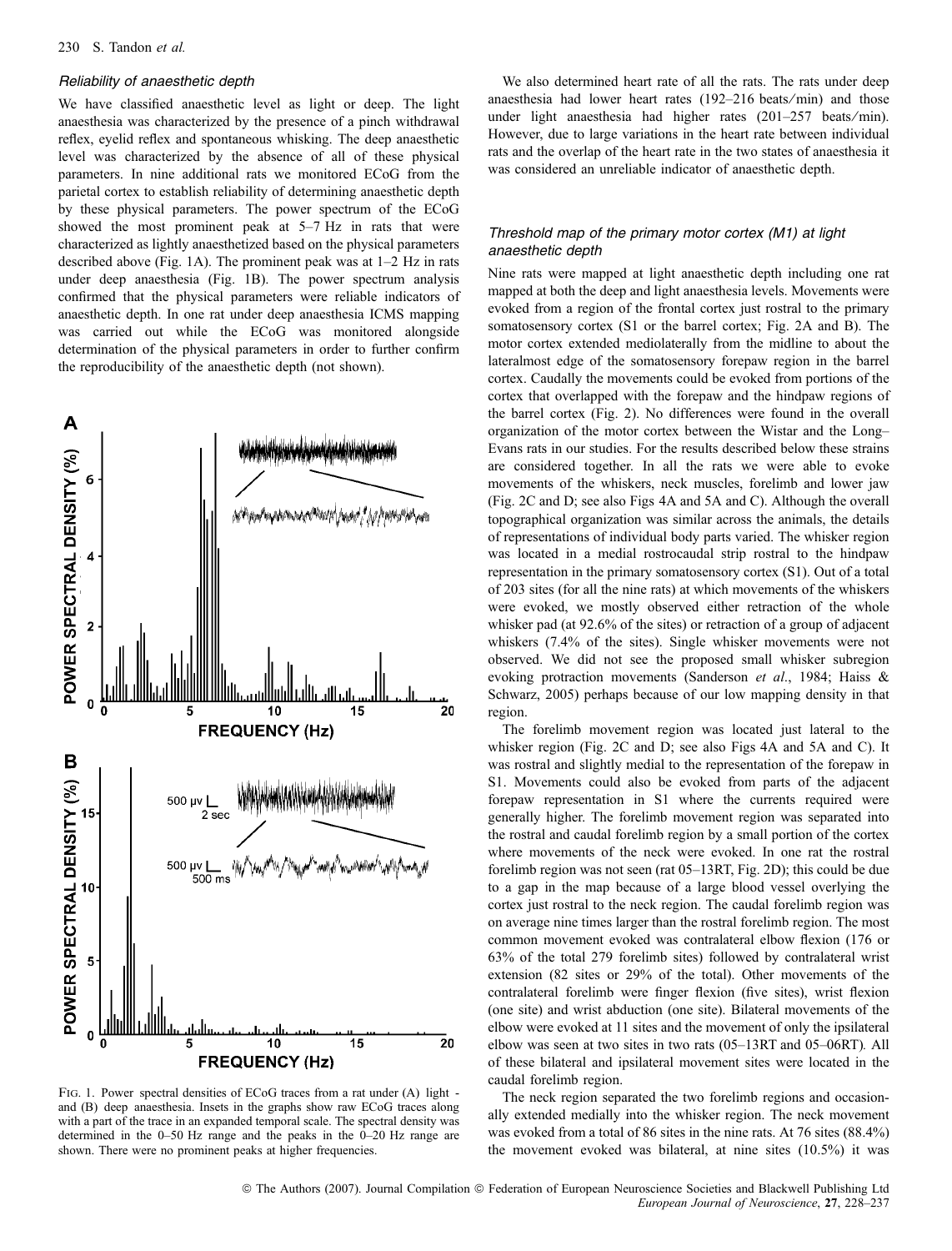

FIG. 2. (A) An outline diagram of the dorsolateral view of the cerebral hemisphere of a rat brain showing the location of the motor cortex and its relation to major sensory areas. Body parts in the somatosensory cortex S1 are marked; Aud., primary auditory cortex. (B) A photomontage showing the somatosensory isomorph revealed in sections of the flattened cortex stained for cytochrome oxidase activity, for rat 05–13RT. The location and details of the motor cortical map are described in relation to such somatosensory isomorphs. Arrowheads point to the microlesions used to align it with the motor map shown in (D). (C and D) Organization of the motor cortex in two rats mapped under light anaesthesia. Note the large medial representation of the whiskers and the smaller neck region. The rostral (r) and the caudal (c) forelimb regions are marked. (D) In rat 05–13RT the rostral forelimb was not seen, probably because of low mapping density in the region due to an overlying blood vessel. The grey outlines show portions of the somatosensory isomorph (see A and B). The bottom panel shows the key to the symbols used in C and D. The stars mark the locations of microlesions used to align topographic map to the somatosensory isomorph. R, rostral; M, medial. The scale bar corresponds to the distance on the brain measured during recordings. Scale bar and the orientation arrows shown in D are also valid for C.

contralateral and at one site ipsilateral movement was evoked. The movement generally consisted of twitching of the muscles in the back of the neck that were exposed during the procedure to open the fourth ventricle.

The movements of the lower jaw were evoked from a large region lateral to the rostral forelimb and the neck movement regions. The jaw movement region was rostral to the lower jaw and forepaw representations in S1 and occasionally extended up to the S1 forepaw area (see Fig. 5C). The evoked movement was jaw retraction.

Movements of other body parts were also seen in the animals mapped at light anaesthesia. In two rats movements of the eye balls were evoked from a narrow rostrocaudal strip of cortex medial to the whisker representation (not shown). Movements of the tongue were evoked from few sites located lateral to the lower jaw movement region (Fig. 2C and D). At these sites the movement was always tongue retraction and was observed in four rats. Finally, caudal to the whisker and the forelimb regions we could evoke movements of the upper trunk (three rats), hindlimb (eight rats), and tail (one rat). Hindlimb movements included movements of hip, ankle or toes. However, these regions were not mapped in detail and no effort was made to find complete borders surrounding these regions.

## Map of M1 under deep anaesthesia

Six rats were mapped under deep anaesthesia (Fig. 3), including the rat mapped both under light and deep anaesthesia (Fig. 4B). Most of the features of the organization of the motor cortex that were observed in light anaesthesia were also observed in rats mapped under deep anaesthesia. The major difference was that no whisker movements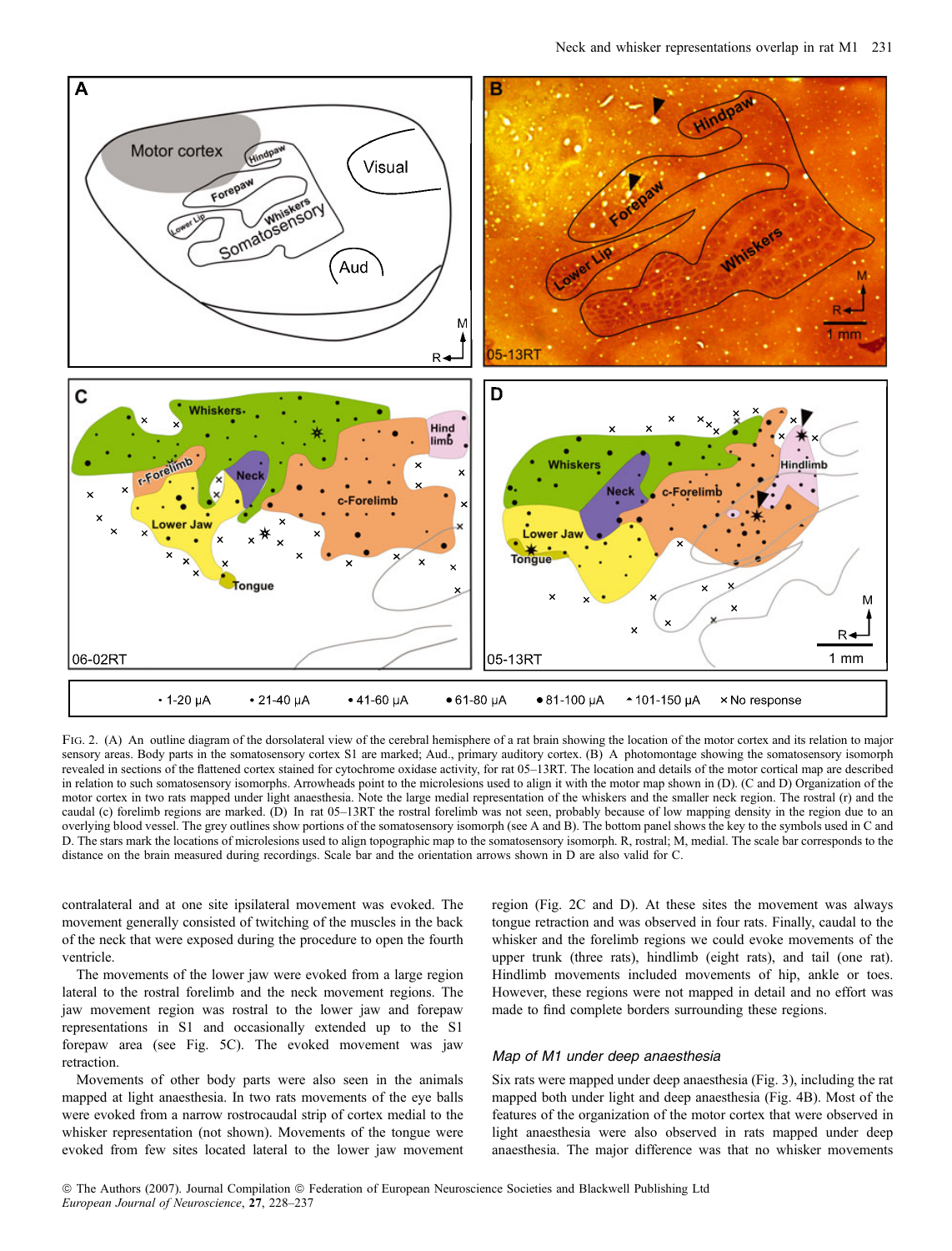

Fig. 3. Organization of the motor cortex in four rats (A–D) mapped under deep anaesthesia. Note the absence of the whisker region except for a single point in (A) and two points overlapping the jaw region in (C). The neck representation is enlarged as compared to rats mapped under light anaesthesia (cf. Fig. 2C and D). Other conventions as for Fig. 2.



FIG. 4. Organization of the motor cortex in a rat mapped (A) first under light and (B) then under deep anaesthesia. Under deep anaesthesia the whisker movements could not be evoked except for one point in the rostralmost region. The neck is greatly expanded, particularly into the caudal whisker region. The caudolateral region of the motor cortex could not be mapped under deep anaesthesia because the cortex became unresponsive due to the length of the experiment. Other conventions as for Fig. 2.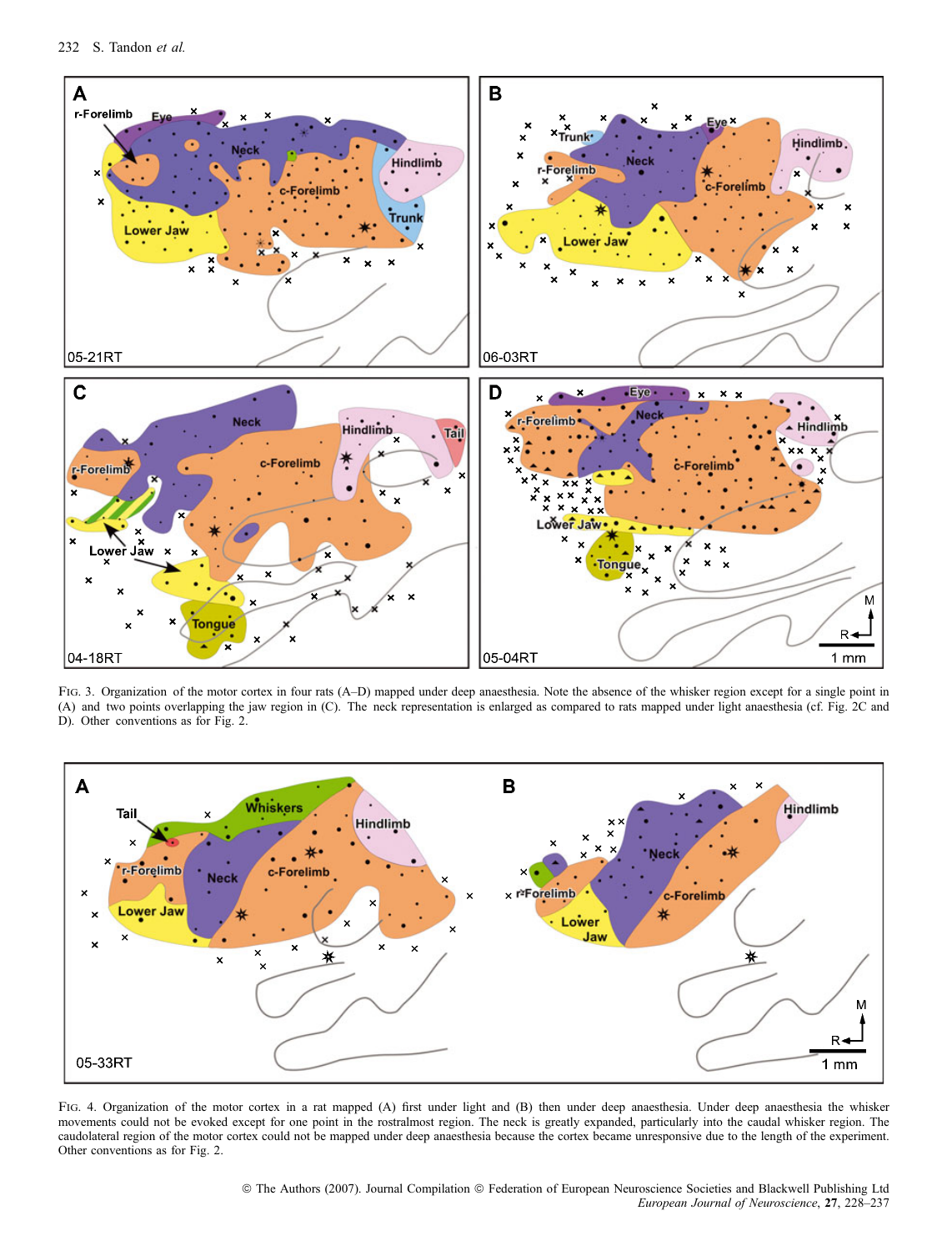

FIG. 5. Maps of the motor cortex of two rats at (A and C) threshold currents, and (B and D) when movements at higher currents were considered. Note that at suprathreshold currents the neck movement region expanded into the caudal part of the whisker region. In rat 05–22RT an expansion of the rostral forelimb region is also seen. The whisker movements evoked along with the expanded neck or the rostral forelimb regions are not illustrated in B and D. Sup Thrshld, suprathreshold. Other conventions as for Fig. 2.

could be evoked in any of the rats under deep anaesthesia (Fig. 3), even when currents as high as  $150 \mu A$  were tested. Instead, the neck region was greatly expanded into large parts of the region where whisker movements are evoked under light anaesthesia. The neck movement region under deep anaesthesia extended up to the medial eye movement region (Fig. 3A, B and D). Of the total number of 130 sites where neck movement was evoked, at 111 sites (85.4%) it was bilateral neck movement, at 14 sites (10.8%) contralateral neck movement and at five sites only ipsilateral neck movement was observed. Thus the distribution of the nature of movements evoked was not different from that in rats mapped under light anaesthesia.

We determined whether the change in the size of the neck representation could be an artefact of the placement of the ground electrode. In two rats we determined the nature of the movements evoked after relocating the ground electrode from its usual position on the skin of the ipsilateral neck to the skin of the head on the ipsilateral or contralateral side, skin of the neck on the contralateral side or on the pinna. There was no change in the nature of the movement evoked or the threshold currents after changing the position of the ground electrode, confirming that enlargement of the neck representation was not artifactual.

In three of the rats mapped under deep anaesthesia we observed movements of the eyeballs or eyelids, which were evoked from the medialmost strip of the motor cortex (Fig. 3A, B and D). This location was similar to that in the rats mapped under light anaesthesia. However, laterally this region now shared a border with the bilateral neck region.

The rostral and the caudal forelimb regions bordered the bilateral neck region rostrally and caudally. As for the rats mapped under light anaesthesia, the area of the caudal forelimb region was larger than that of the rostral forelimb region. However, the caudal forelimb region was only five times larger than the rostral forelimb area, due to an enlargement in the rostral forelimb area under deep anaesthesia (see below). The percentage of sites in the forelimb representations where fine movements of digits were observed was similar for the rats mapped under light and deep anaesthesia (1.79% of 279 sites for light and 1.5% of 264 sites for deep anaesthesia). The occasional bilateral or ipsilateral movements that were observed under light anaesthesia were not seen at any of the 264 forelimb sites mapped under deep anaesthesia. Lateral to the forelimb and the neck regions we found a region where stimulation evoked movements of the lower jaw.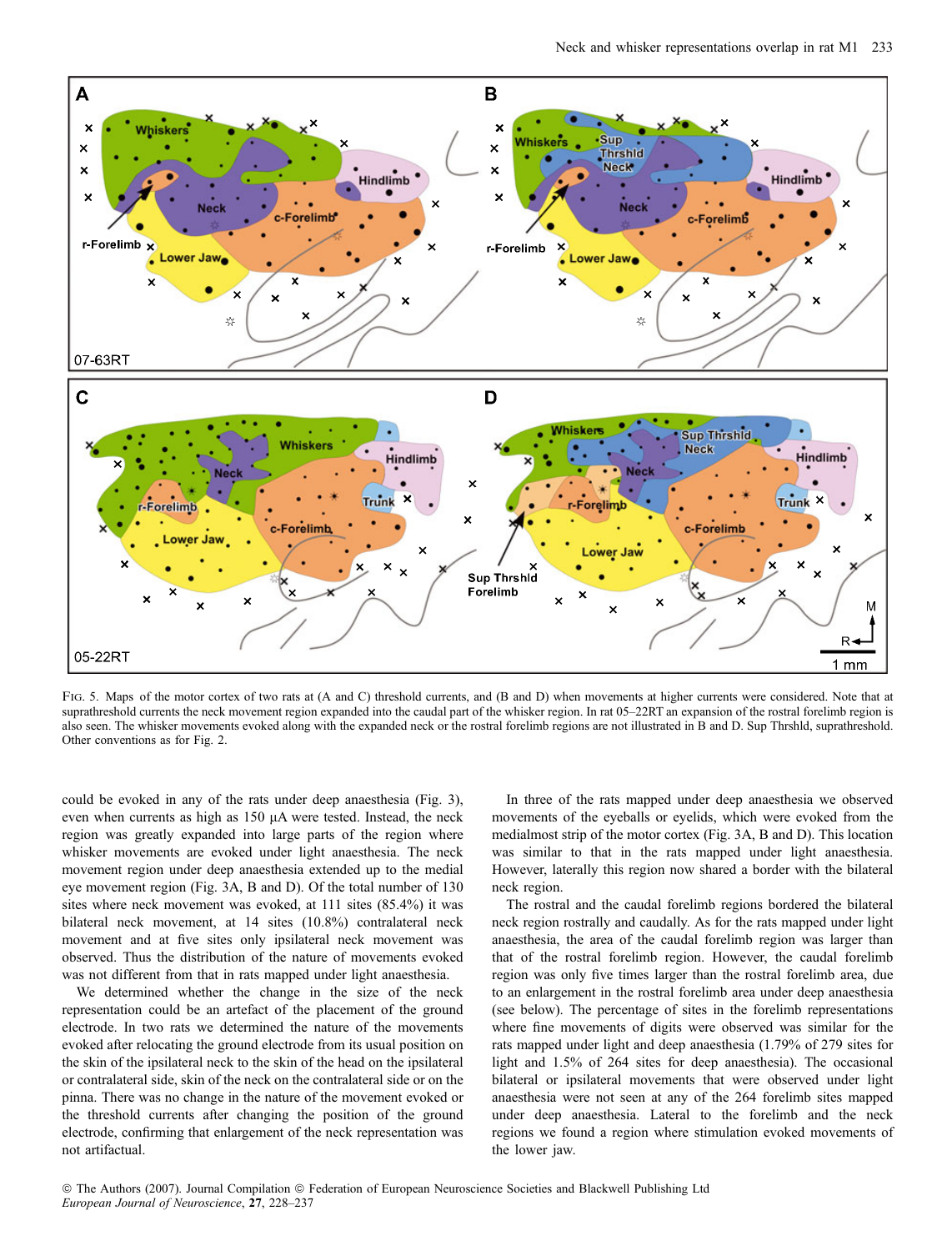Other features of the organization of the M1 map such as the regions evoking movements of the tongue (three rats; Fig. 3C and D), upper trunk (one rat; Fig. 3A), hindlimb (hip or ankle, five rats; Fig. 3A–D) and movements of the tail (one rat; Fig. 3C) were observed at locations similar to the rats mapped at light anaesthetic depth. However, these regions were not mapped in detail.

#### Dual representation of the neck and whisker areas

We determined whether enlargement of the neck-responsive region in M1 when rats are mapped under deep anaesthesia represents a form of rapid reorganization or it merely reveals a pre-existing neck movement region which was not detected in threshold current maps. Our observations in the rats mapped under light anaesthesia had indicated that, in parts of the whisker representation area, neck movements were evoked at higher currents. In two rats we systematically explored this by noting the movements observed at suprathreshold currents and determined how the suprathreshold map differed from the threshold current map. In both these rats [07–63RT (Fig. 5A and B) and 05– 22RT (Fig. 5C and D)], at higher currents movements of the neck muscles along with movements of the whiskers were observed in parts of the motor cortex where only movements of the whiskers were evoked at threshold current. Suprathreshold currents required to evoke movements of the neck in the whisker region were higher by  $2-34 \mu A$ , except at one site where the neck movement was evoked after the current was increased by 66  $\mu$ A. Movements of whiskers were not evoked at suprathreshold currents in the neck region. We did not observe similar changes in the boundaries or areas of representations of body parts other than neck even when movements at suprathreshold currents were noted.

The dual representations of the neck and whisker movements were largely confined to the caudal part of the whisker region (compare maps in Fig. 2 with Fig. 3, and the maps in Fig. 4). Figure 6 shows the rostrocaudal extent of the whisker region and neck region in all the rats mapped under light anaesthesia, and the neck region in rats mapped under deep anaesthesia, illustrating that the rostral whisker



Fig. 6. A comparison of the rostrocaudal extent of the whisker and the neck regions mapped under light anaesthesia, and the neck region observed in rats mapped under deep anaesthesia. Each horizontal line depicts the maximum rostrocaudal extent of the representation in a single rat aligned to the rostralmost point of the rostral forelimb region (zero on the horizontal axis). The lines for each representation are sorted top to bottom according to the location of the rostralmost point for that region. Note that most of the expansion of the neck representation in the rats mapped under deep anaesthesia overlaps the caudal part of the whisker representation.

region was not replaced by neck representation in rats under deep anaesthesia. Similarly, at suprathreshold currents (Fig. 5), neck movement was not observed in the rostral whisker region.

The observations that (i) only a specific part of the whisker region has dual neck and whisker representation, and (ii) the distribution of the nature of neck movements (in the smaller neck region under light anaesthesia and the larger neck region under deep anaesthesia, or after considering movements at suprathreshold currents) remains the same confirm that the neck and the whiskers have overlapping representations.

# Effect of the depth of anaesthesia on the threshold currents to evoke movements

We determined the extent to which threshold currents required to evoke movements of different body parts were affected by anaesthetic depth. Overall the movements were evoked at a wide range of overlapping threshold currents at light and deep anaesthetic levels (Fig. 7). There was significant difference ( $P = 0.001$ ; Mann–Whitney rank-sum test) in the median threshold current across all the sites in the motor cortex between the rats mapped at light anaesthetic depth and those under deep anaesthesia. For individual movements of the neck, forelimb, lower jaw and tongue, and hindlimb the current required to evoke movements was also significantly different between the two groups of rats (Mann–Whitney rank-sum test:  $P = 0.001$  for neck, forelimb, and lower jaw and tongue, and  $P = 0.041$  for hindlimb), indicating that depth of anaesthesia affected the threshold current required to elicit movements. However, the suprathreshold currents that evoked movements of the neck in the whisker region in rats 07– 63RT and 05–22RT (Fig. 5), mapped under light anaesthesia, were not significantly different from the threshold currents required to evoke neck movements in rats mapped under deep anaesthesia ( $P = 0.064$ ; Mann–Whitney rank-sum test), suggesting that deep anaesthetic levels reveal a preexisting high-threshold neck region that overlaps the whisker region.

# Areas of representations of body parts

We determined relative areas of representations of whisker, neck and forelimb portions of the motor cortex as a percentage of the combined area occupied by these three representations (Fig. 8). In rats mapped at light anaesthetic depth the whisker region occupied  $32.9 \pm 13\%$ , the neck  $12.6 \pm 10.3\%$  and forelimb  $54.5 \pm 10.9\%$  of the total area. In rats mapped under deep anaesthesia the neck region occupied 32.5  $\pm$  15.3%, which was significantly different ( $P = 0.011$ ; unpaired t-test) from that under light anaesthesia. The forelimb region was  $67 \pm 16$ %, which was more than that under light anaesthesia although not significantly different ( $P = 0.100$ ; unpaired t-test). Most of the forelimb region that expanded into the whisker region was the rostral forelimb area (see Figs 3D and 5D). There was an increase of  $1.8\times$  in the mean area of rostral forelimb in deep vs. light anaesthesia, while there was no change in the caudal forelimb area. These results indicate that, under deep anaesthesia, most of the nonresponsive whisker region comes to be occupied by the neck movement region and there is some expansion of the rostral forelimb region as well.

# **Discussion**

The major conclusion of the present study is that parts of the neck and the whisker regions of the motor cortex in rats have overlapping representations. The overlap of representations is revealed by mapping

© The Authors (2007). Journal Compilation © Federation of European Neuroscience Societies and Blackwell Publishing Ltd European Journal of Neuroscience, 27, 228–237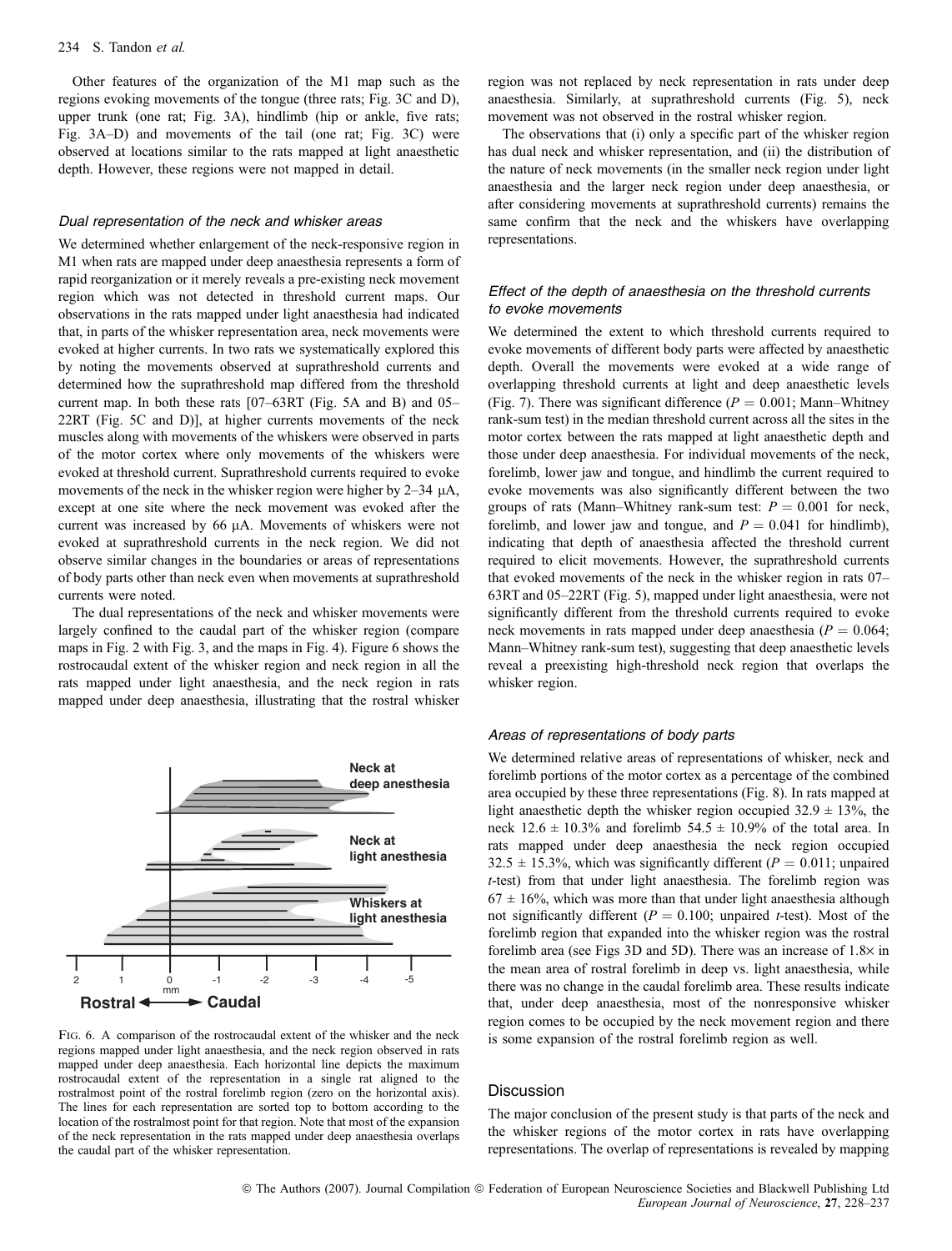

FIG. 7. Box plots showing threshold currents required to evoke movements at all the responsive points and for movements of each body part under light and deep anaesthesia. There was significant difference between the median threshold currents under light and deep anaesthesia for all the body parts ( $P = 0.001$ , except for hindlimb where  $P = 0.041$ ; Mann–Whitney rank-sum test). No whisker movements were evoked under deep anaesthesia ( $\bullet$ ). A key to the box plots is shown on the extreme right. L, mapped under light anaesthesia; D, mapped under deep anaesthesia.



Fig. 8. Areas of representation of the whisker, neck and forelimb regions in the motor cortex as a percentage of total area occupied by these representations when the rats were mapped under light and deep anaesthesia. There was no whisker movement under deep anaesthesia  $(\bullet)$ . Both the neck and forelimb areas were larger under deep anaesthesia; however, only the areas of the neck representations were significantly different (\* $P = 0.011$ ; unpaired t-test).

the motor cortex when rats are under deep anaesthesia, as well as by considering movements at suprathreshold stimulating currents.

#### Organization of the motor cortex in rats

The overall organization of the motor cortex reported here is similar to that observed by many other investigators (Hall & Lindholm, 1974; Sanderson et al., 1984; Gioanni & Lamarche, 1985; Neafsey et al., 1986; Sanes et al., 1990; Brecht et al., 2004). Our maps at light anaesthesia most closely resemble those of Hall & Lindholm (1974) and Sanes et al. (1990). As is now generally accepted (Woolsey et al., 1952; Neafsey & Sievert, 1982; Sanderson et al., 1984; Rouiller et al.,

1993; see however, Gioanni & Lamarche, 1985), we found dual representation of the forelimb: the rostral forelimb and the caudal forelimb regions separated by the neck representation in all the rats except one. It has been proposed that the rostral region is part of a complete motor map homologous to the premotor (Li et al., 1990) or pre-supplementary motor area (Rouiller et al., 1993; Wang & Kurata, 1998) of primates. In two rats we observed movements of trunk and tail adjacent to the rostral forelimb region (Figs 3B and 4A), indicating that there might be a complete body map in this region as was proposed based on anatomical connections (Li et al., 1990).

We could also elicit movements of the whiskers from a lateral region which largely overlapped the somatosensory whisker region in two of the rats mapped under light anaesthesia (not shown), but not in the rats under deep anaesthesia. Whisker movements from this region have been reported by Gioanni & Lamarche (1985) and Neafsey et al., (1986), although others have not reported movements from this region. As reported by Gioanni & Lamarche (1985), we observed more localized movements of whiskers in this region than in the medial whisker region. However, in our preparations stimulation in this lateral whisker zone resulted in movements of a single row of whiskers or the entire whisker pad rather than of individual whiskers. These movements probably reflect direct corticospinal projections from the S1 cortex (Miller, 1987; Li et al., 1990).

Considerable variation was seen in the details of the representations across animals. Although relative locations of body parts in the motor map were the same, there were differences in the details of the borders of representations and their relative sizes. Variations in sensory and motor representations across individual subjects has been noted before and might reflect past experiences of individual animals (Jain et al., 1998a).

#### Dual representations of whiskers and neck

There have been uncertainties regarding representations in the whisker region of the rat motor cortex. A variability in the topography in the whisker region has been illustrated by Neafsey et al., (1986). In two different rats (their Fig. 3) they show the medial motor region predominantly evoking movements of either the whiskers or the neck. However, they have not related this variability to the physiological state of the animals. Other investigators have marked this whisker region as the 'neck ⁄ head ⁄ whisker' region (Gioanni & Lamarche,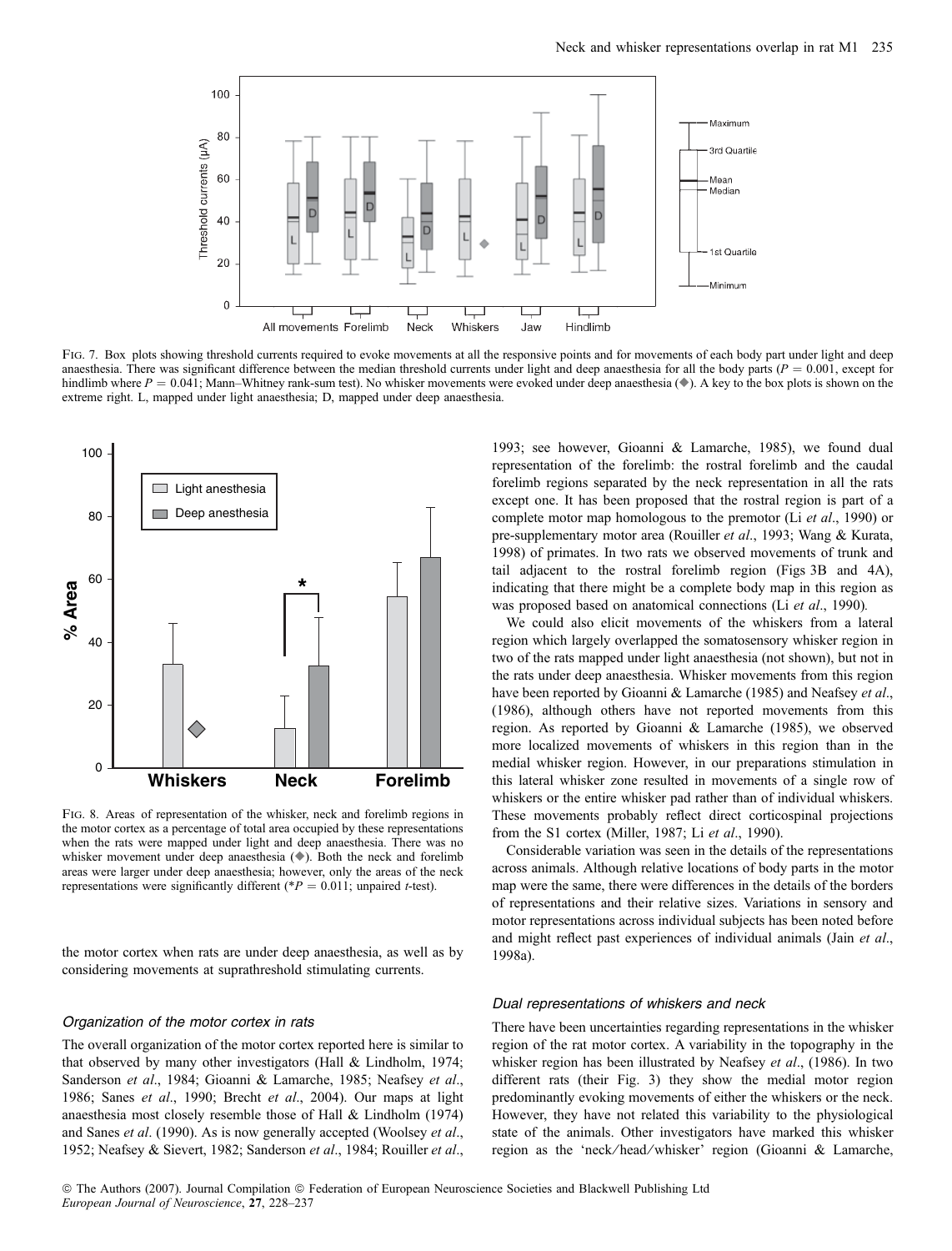1985; Kleim et al., 1998). Hall & Lindholm (1974) could consistently evoke movements of whiskers from the motor cortex and used this as a test for the state of their preparation. They have not explicitly described the depth of anaesthesia in their sodium pentobarbitalanaesthetized rats. However, the importance of maintaining light anaesthesia to evoke movements of the whiskers was noted by Gioanni & Lamarche (1985). Others have also stressed that whisker movements are evoked only if the rats are lightly anaesthetized and some level of spontaneous whisking is present (Gioanni & Lamarche, 1985; Brecht et al., 2004; Haiss & Schwarz, 2005). Our results show that a large part of the whisker region comes to be occupied by the neck movement region in animals that are under deep anaesthesia.

The dual representation seen by us is not similar to the partial overlap of borders of representations of different regions that have been reported earlier in the rat motor cortex (Gioanni & Lamarche, 1985; Kleim et al., 1998; Haiss & Schwarz, 2005). We have followed a rigid criterion while demarcating regions by drawing borders through a penetration site where the movements of two body parts were evoked (see also Sanes *et al.*, 1990). The only overlap of neighbouring representation that we observed was in one rat in the region of jaw retraction (Fig. 3C). We did not record the electromyogram from the whisker pad muscles and it is possible that there are discharges in the whisker muscles that do not result in any visible movements (Berg & Kleinfeld, 2003) under deep anaesthesia. However, at threshold currents under low anaesthesia there was no movement of the neck muscles in the region of overlap.

A possible substrate for the overlapping neck and whisker representations that were not observed at threshold currents could be long-range horizontal connections. Such connections have been demonstrated between adjacent representations and between neurons with similar response properties (Weiss & Keller, 1994; Matsumura et al., 1996; Huntley, 1997; Maynard et al., 1999; see Schieber, 2001). Horizontal connections between the neck and the caudal whisker region but excluding the rostral whisker region are possible. Specific and restricted horizontal connections spanning only part of a representation have been shown in the rat motor cortex (Weiss & Keller, 1994; Huntley, 1997).

# Effect of anaesthetics and other physical parameters on the organization of the sensory and motor cortices

Depth of anaesthesia affects the borders and extent of regional representations and the threshold currents required to induce a movement from the motor cortex. In the rat motor cortex, threshold currents required to evoke movements increase with increasing depth of anaesthesia and affect sizes of representations (Sapienza et al., 1981; Gioanni & Lamarche, 1985). Anaesthetic depth also modulates receptive fields and sizes of representations in the somatosensory cortex of rats (Erchova et al., 2002), and affects modulation of receptive field sizes by nucleus interpolaris (but not principalis) in the ventroposterior medial subdivision of the ventroposterior nucleus (Friedberg et al., 1999). In area 3b of owl monkeys, anaesthetics did not result in a change in the size of the receptive fields (Stryker et al., 1987; see, however, Duncan et al., 1982). Administration of anaesthetic, however, results in a slight decrease in overall representations when measured as a function of blood flow (Chen et al., 2005), and affects evoked potentials and EEG (Sloan, 1998; Boisseau et al., 2002). Thus anaesthetics might affect the degree of responsiveness of neurons but do not seem to result in any large-scale changes in the topography of the sensorimotor areas or the boundaries of representations. Presently

observed changes in the topography in the whisker and the neck region are unlikely to be due to a generalized effect of administration of anaesthetics.

Movements evoked from the rat motor cortex are sensitive to other physical parameters as well. Movements of the whiskers are easier to evoke if the whiskers are held in a protracted position (Gioanni & Lamarche, 1985; see Haiss & Schwarz, 2005), perhaps reflecting the fact that whisker retraction is the most common evoked movement. It is likely that the differences in maps in the whisker region under different depths of anaesthesia reflect differential sensitivities of the movement apparatus of the neck and the whiskers muscles to anaesthesia.

#### Plasticity vs. overlapping representations

We regard the emergence of the neck movement region in the whisker region of the rat M1 as overlapping representation rather than a manifestation of anaesthesia-dependent rapid plasticity. The term plasticity is used in many different contexts. One kind of plastic change reflects the normal adaptability of the brain to the situations normally encountered during the life-time. The second kind of plastic changes in the brain organization are seen when the system is subjected to an insult (injury or excessive stimulation that is outside the normal range encountered: Jain et al., 1998b; Jain, 2002), and reveal hidden or newly emergent properties of the brain such as due to new growth (Jain et al., 2000). Changes in anaesthetic depth reveal neck representation in the whisker region in the threshold map that can be seen under light anaesthesia in animals if additional movements at suprathreshold currents are considered. These changes are thus dependent on experimental conditions and are not true plastic changes. Potential pitfalls of considering only the threshold map as 'the' motor map have been discussed before (see Schieber, 2001). Moreover, biophysical mechanisms by which ICMS evokes movements are not completely understood (see Sanderson et al., 1984; Schieber, 2001; for a detailed discussion). Threshold maps derived from ICMS provide a convenient way to draw borders of representations and avoid complexities associated with representing a wide array of possible movements. They also provide a method for comparing movement maps across animals and changes in the organization of the map upon deafferentation or other experimental manipulations.

The close association of head movements with whisker retraction could be part of a specific behaviour similar to the behaviourally relevant forearm movements observed following long-train stimulation in rats (Ramanathan et al., 2006; see Graziano, 2006). The extensive overlap of the neck and the whisker region perhaps reflects the co-usage of head movement and whiskers for exploratory behaviour.

## Acknowledgements

The authors thank Dr V. Rema for helpful comments on the manuscript. N.J. is a Wellcome Trust International Senior Research Fellow (Grant no. 063259/Z/00/Z). Part of the work was also funded by Department of Science and Technology grant INT/ILTP/A-9.22 to N.J. and core funds from NBRC.

# Abbreviations

ECoG, electrocorticogram; ICMS, intracortical microstimulation; M1, primary motor cortex; S1, primary somatosensory cortex.